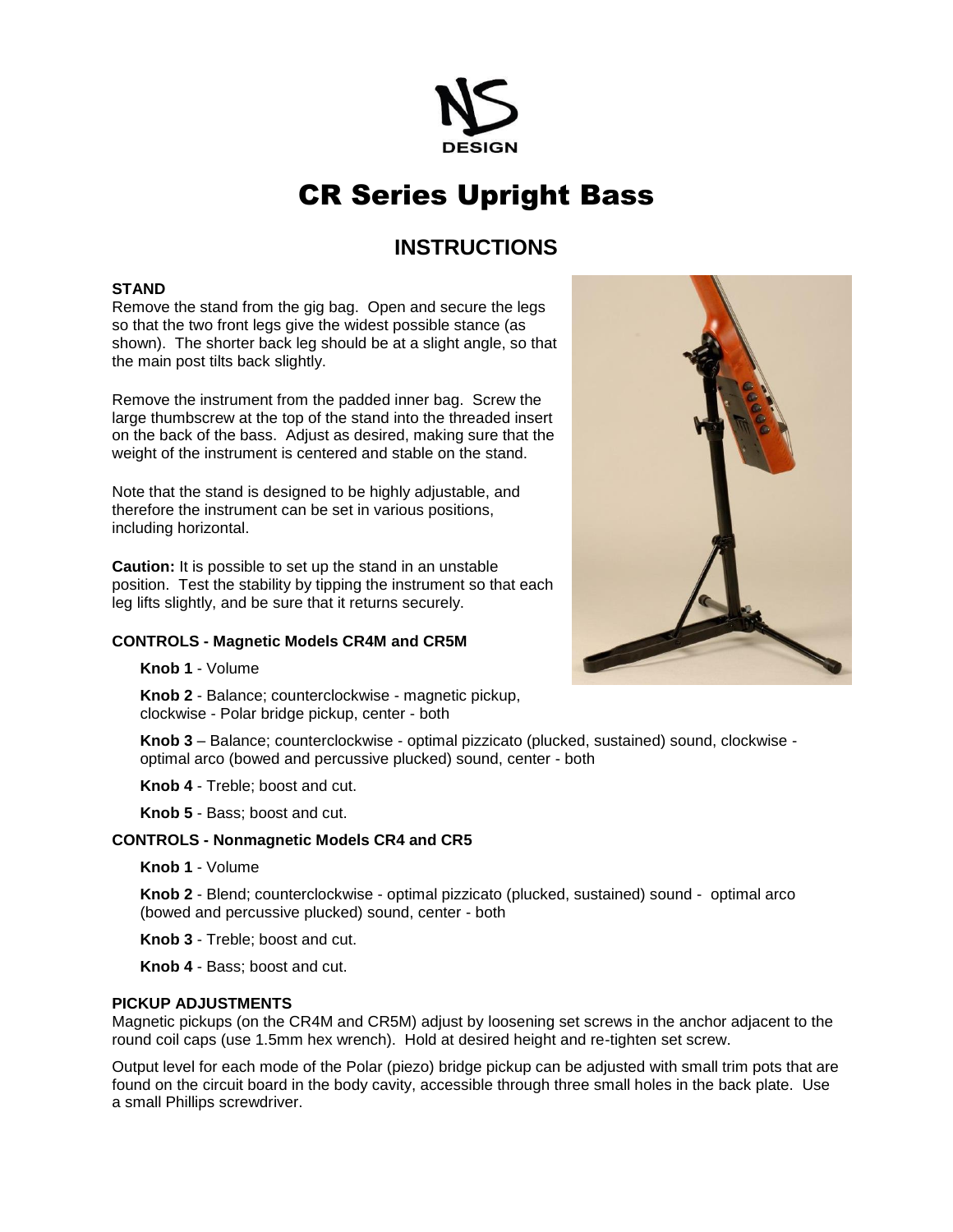#### **STRING HEIGHT / ACTION**

Adjust bridge height set screws, accessible from the back, with 3mm hex wrench.

#### **TRUSS ROD / NECK RELIEF ADJUSTMENT**

To play well, the surface of the fingerboard should not be perfectly straight, but rather it should have a slight downward curve (dip) from end to end. The truss rod which is built into the neck allows adjustment to the degree of curvature. Use 6 mm hex wrench. Access is just below the nut. Clockwise rotation tightens the truss rod to decrease relief.

#### **BATTERIES**

Always unplug the bass when not in use to save the batteries. Change both 9 volt batteries at the first sign of distortion. These are located inside the lower back plate, and can be accessed by loosening the two small thumb screws that secure the back plate.

#### **STRING REPLACEMENT**

The bridge is held in place by the strings, so it is best to change one string at a time. For "electric double bass standard" strings, such as the NS610 strings which come with the CR upright bass, begin by threading the string through the hole in the bottom of the body, then over the bridge, and wrap around the tuner in the conventional manner. For conventional double bass strings, secure the ball end in the slot in the back plate. Thread the string through the hole in the bottom of the body, then over the bridge, and wrap around the tuner in the conventional manner.

Check the tilt of the bridge, which should be roughly parallel to bridge slot, and the alignment of the strings, which should be centered on the neck.

### **INSTRUMENT OVERVIEW**

The CR Series Upright Bass, with its exceptional versatility and tone quality, has become an indispensable tool for the serious bassist. The lean, solid-body CR, available in 4 and 5 string models, takes its place in a long history of fine instruments crafted in the Czech Republic.

Our Polar™ bridge pickup system combines great sound with directional sensitivity, for a rich and expressive response to pizzicato and arco technique. Optional EMG™ magnetic pickups expand the range to include classic electric bass sounds. The full scale fingerboard is graduated for consistent response from note to note, with adjustable relief and bridge height to suit all playing styles. Three interchangeable support systems are available for the bass: the self-supporting tripod stand, more conventional end pin stand, and shoulder strap system for full mobility.

According to Bass Player magazine, the Czech made CR Series "boasts impeccable craftsmanship from a country with a reputation for quality upright bass building, its clean aesthetics, excellent playability, and great sound put it ahead of the pack."



**BODY AND NECK -** The CR Series Upright Bass is crafted of European maple, with a flame maple face. This solid-body design develops a rich multi-dimensional tone free from feedback and other constraints inherent in an acoustic instrument. The traditional bass scale length and neck shape have a familiar feel, while the small body allows full access to the upper register. Solid construction provides structural stability to resist changes in temperature and humidity.

**FINGERBOARD -** The fingerboard is hand graduated and features asymmetric relief to insure that each note responds evenly. An adjustable truss rod allows for precise camber adjustment for different strings and playing style. Cascading dot markers provide an attractive and precise reference for fingering/intonation.